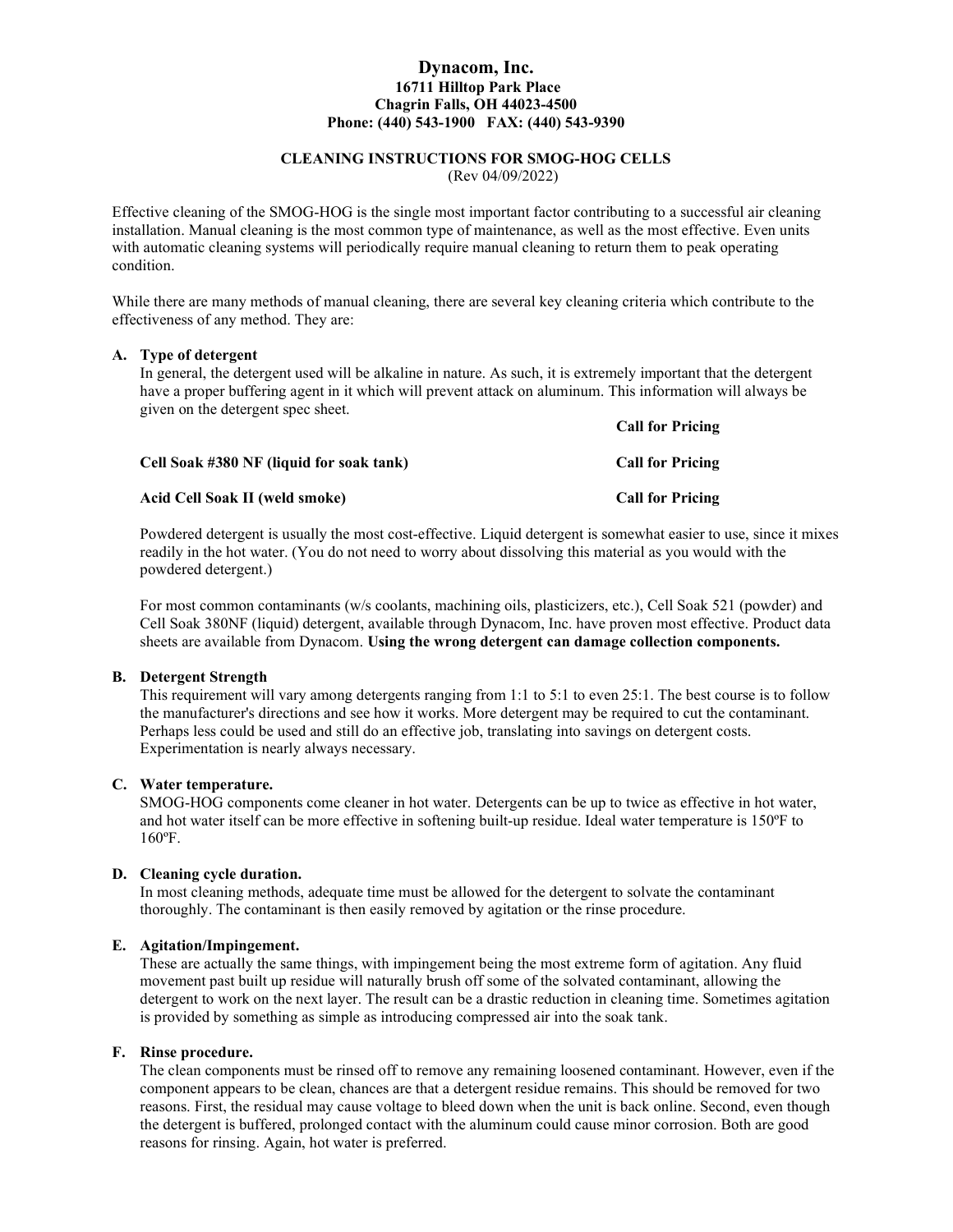#### G. Dry out time.

The components should be dried before the unit is put back online. Repeated failure to do so can shorten the life of the power pack. Set collecting cells, ionizers, and mesh filters in a warm room until they have completely drained and are dry to the touch. Twenty minutes is normally sufficient. Air movement (fans or compressed air) can speed this process. A hot water rinse also results in faster drying time.

Here are several cleaning methods:

## A. Cold Soak

This method involves soaking the components in a cold water/detergent solution for a prolonged period of time. The cycle time required for complete cleaning necessarily will be relatively long du to the lack of heat and agitation. For this reason, cold soak is normally restricted to installations with intermittent operations or where spare components are utilized in a rotational method. Low initial investment and operating costs are the principal advantages of the cold soak.

## B. Hot Detergent Bath

This method involves placing the components in an agitated solution of hot water and detergent. It is probably the most effective method, for, with proper detergent selection, it will quickly remove practically any contaminant which a precipitator will collect. Although the hot detergent bath requires a higher initial investment, it is the recommended method of cleaning.

#### C. High Pressure Spray Wash

This method uses a self-contained pressure spray unit where hot water is injected with detergent and supplied at high pressure through a spray nozzle. High pressure spray relies on the physical impingement of the spray for rapid removal of most contaminants.

#### D. Portable Steam Generator

The use of a self-contained steam generator equipped with a spray wand can be an effective cleaning method, providing it is used with caution. Care must be taken not to expose the cell plates to close-up and prolonged blasts of superheated steam because the cell plates will start to deform when continuously exposed to 180ºF. When applied from a distance of more than a few inches, however, the steam with detergent can do a very good job with most contaminants.

#### E. Automatic Parts Washers

Cabinet-type pressure washers are commercially available which combine and automate the features necessary for effective cleaning, including water heating, detergent injection, and agitation. Dynacom can provide additional information on these washers.

## INSPECTION OF COMPONENTS AFTER CLEANING

#### The Ionizer Assembly

The ionizer is constructed of extruded aluminum channel and stamped aluminum plates. This assembly is secured together with threaded rod and self-locking nuts. The insulators are molded ceramic material which is glazed through a baking procedure. The ionizer wire support rods are stamped steel assemblies. The ionizer wire springs are spring steel and the ionizer wires are tungsten. Completely assembled and energized with a high voltage DC power, the ionizer is subjected to the contaminated airstream. Its function of generating a field evenly across its grid work will cause contaminant to collect on the ground plates. As these plates collect, the contaminant will run off and cost the lower surfaces of the ionizer assembly. Again, with high voltage applied, a field is generated on or around all parts in varying strengths. Contaminant collects on grounded surfaces, requiring periodic cleaning.

A clean ionizer will display these characteristics:

- 1. All aluminum channels and plates free of process oils and other contaminants, showing a clean aluminum appearance. Do not expect the ionizer to have a bright aluminum appearance after cleaning.
- 2. All ceramic insulators (4) free of build-up and other contaminants. Clean insulators have a white appearance. When cleaned and rinsed, the insulators should be checked for any signs of carbon tracking. Carbon tracking appears as a grayish to black discoloration usually running the length of the insulator. This is usually found on the lower radius of the insulators when inadequate cleaning is performed. If this condition is present, the insulator must be replaced since the glazing has carbonized and is now partially conductive, allowing high voltage to bleed to ground.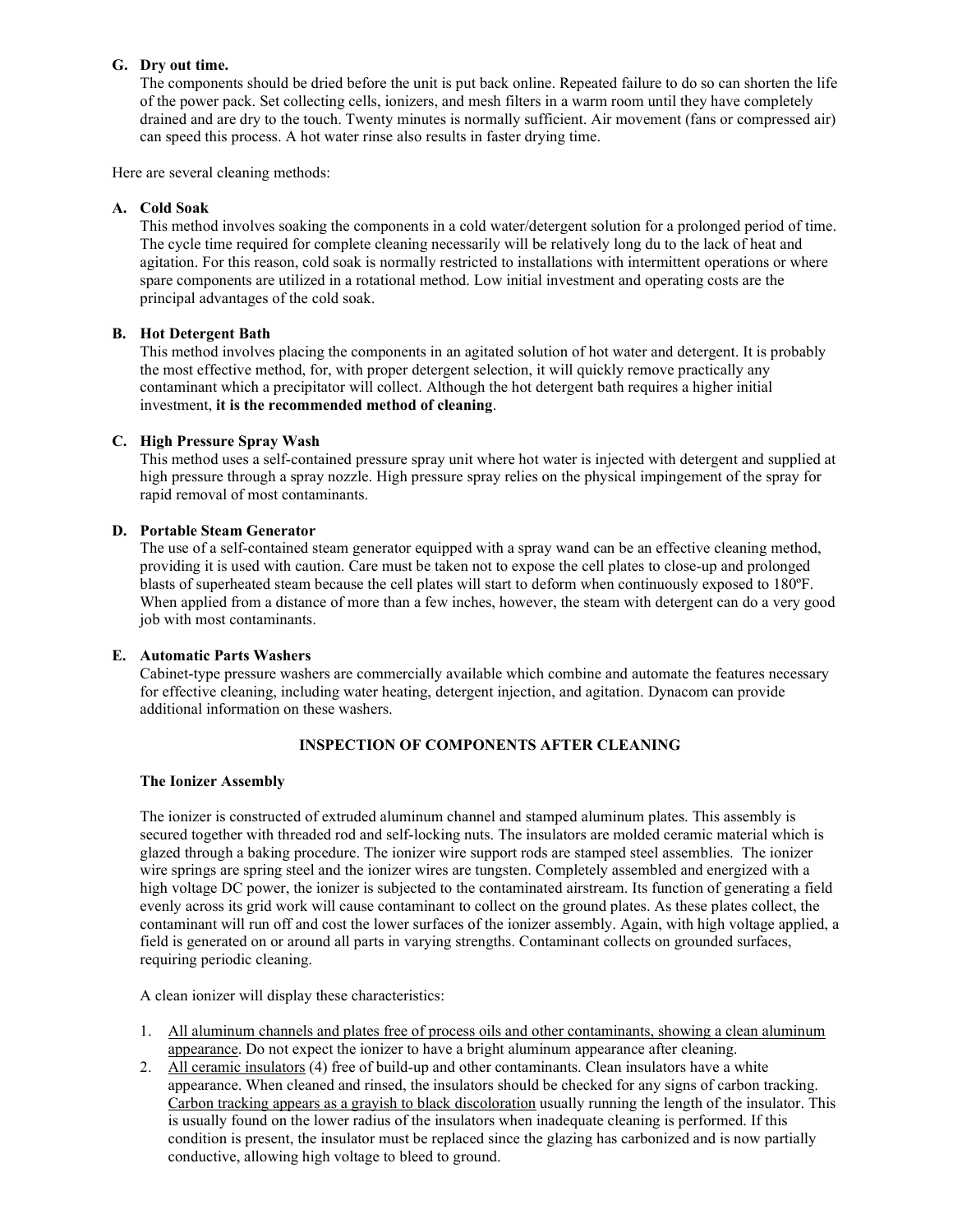- 3. Ionizer wires, free of all build-up and other contaminants. All wires should be in place and taut. The ionizer wires receive a coating of contaminant mainly from the impingement of the aerosol particles. This contaminant has been observed to solidify in some cases. If this condition exists, the wires should be scraped before dip cleaning. Again, when this condition is present and is overlooked during maintenance, the efficiency of your unit will begin to decrease. This decrease of efficiency is directly related to the loss ionization field from the build-up or coating of the ionizer wires.
- 4. All bent, broken or missing parts should be corrected before the ionizer is ready for installation into the unit. The ionizer should be dry before reinstallation.

# The Collector Cell Assembly

The collector cell is constructed of numerous aluminum plates of alternating size. The air gap between the cell plates is maintained by a series of aluminum spacers. The cell assembly is secured together by threaded rod and selflocking nuts. The end plates and corner angles are of aluminum material and held in place with self-locking nuts and rivets. The insulators (8 per cell) are constructed of glass and resin, held in place with steel rivets.

Completely assembled and energized with high voltage DC power, the cell plates suspended by the insulator support network project a positive polarity or negative polarity. As the contaminant particle previously charged by the ionization field enters the collector cell, the charged plates help push the particle to the ground plate. As the contaminant builds up on these plates (within process operating temperatures of the precipitator), it will begin to drip or run off. With good run-off, intervals between cleaning will be extended.

A clean collector cell will have these characteristics:

- 1. All aluminum surfaces should be free of build-up and other contaminants showing a clean aluminum appearance. Do not expect the collector cell to have a bright aluminum appearance after cleaning.
- 2. All glass/resin insulators free of build-up and other contaminants. Carbon tracking will appear as a darkened to black area in a path from the high voltage DC cell rod to ground. If this condition is observed, and cleaning is not effective, the insulator must be replaced.
- 3. Under severe conditions, the back side of the triangular cell insulators (the side adjacent to the cell end plate) may become coated with conductive material. This may cause arcing from the shoulder nut (charged component) to the support rivets (grounded components). Clean this insulator surface thoroughly with a soft wire brush or with a pressure washer to remove contaminant.
- 4. The collector cell shall be dry before reinstallation.

## The Mesh Pre/Afterfilters

The mesh filter is constructed of aluminum channel and aluminum mesh. In the prefilter use, the media will stop the larger particles from entering the electrostatic components. Used as the afterfilter, the media will stop any possible re-entrainment of process oils that could possibly drip off the collector cells. The secondary purpose of these components is to create a pressure loss which will help in distribution of air across the face of the SMOG-HOG.

A clean mesh filter will have these characteristics:

- 1. Media and aluminum channel free of all process oils and other contaminants, showing an appearance of clean aluminum.
- 2. The filter should be square with all media intact.
- 3. Locate notched holes on filter channel to the bottom of element for drainage.

## Mist Impingement Baffles

Some SMOG-HOGS are equipped with optional mist impingement baffles located in the inlet plenum. These baffles provide a tortuous path for the contaminated air, forcing larger mist droplets to impinge upon these baffles and drop out of the airstream. These adjustable baffles should be cleaned periodically using the same procedure employed for other components. Frequency of cleaning will be determined by the quantity and type of contaminant in the airstream.

# Access Door - Feed Thru Insulators (SG & APC series units. SH series units have feed thru insulators located at the back of the cabinet. They are removable for inspection and cleaning.)